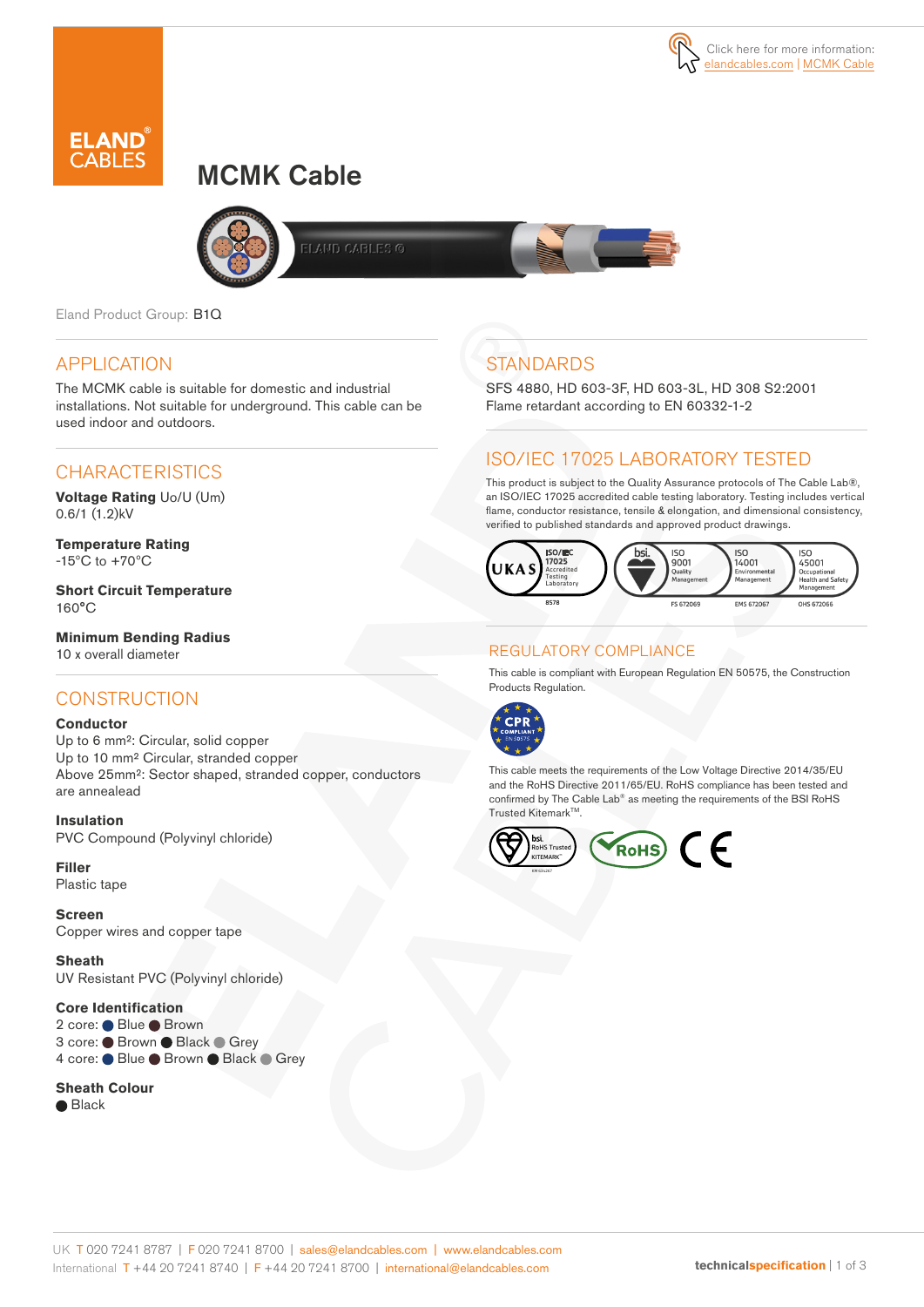

### DIMENSIONS

| ELAND PART NO. | NO. OF<br>CORES           | NOMINAL CROSS<br><b>SECTIONAL AREA</b><br>mm <sup>2</sup> | NOMINAL OVERALL<br><b>DIAMETER</b><br>mm | <b>NOMINAL</b><br><b>WEIGHT</b><br>kg/km |
|----------------|---------------------------|-----------------------------------------------------------|------------------------------------------|------------------------------------------|
| B1Q020015/1.5  | $\mathbf{2}$              | 1.5/1.5                                                   | 13                                       | 190                                      |
| B1Q020025/2.5  | $\mathbf{2}$              | 2.5/2.5                                                   | 14                                       | 230                                      |
| B1Q020060/6    | $\mathbf{2}$              | 6/6                                                       | 18                                       | 400                                      |
| B1Q02010/10    | $\mathbf{2}$              | 10/10                                                     | 21                                       | 580                                      |
| B1Q030015/1.5  | 3                         | 1.5/1.5                                                   | 13                                       | 170                                      |
| B1Q030025/2.5  | 3                         | 2.5/2.5                                                   | 13                                       | 210                                      |
| B1Q030060/6    | 3                         | 6/6                                                       | 17                                       | 390                                      |
| B1Q03010/10    | 3                         | 10/10                                                     | 21                                       | 590                                      |
| B1Q03016/10    | 3                         | 16/16                                                     | 23                                       | 850                                      |
| B1Q03025/16    | 3                         | 25/16                                                     | 28                                       | 1170                                     |
| B1Q03035/16    | 3                         | 35/16                                                     | 27                                       | 1420                                     |
| B1Q03050/25    | 3                         | 50/25                                                     | 30                                       | 1950                                     |
| B1Q03070/35    | 3                         | 70/35                                                     | 33                                       | 2640                                     |
| B1Q03095/50    | 3                         | 95/50                                                     | 37                                       | 3620                                     |
| B1Q03120/70    | 3                         | 120/70                                                    | 41                                       | 4530                                     |
| B1Q03150/70    | 3                         | 150/70                                                    | 44                                       | 5430                                     |
| B1Q03185/95    | 3                         | 185/95                                                    | 50                                       | 6880                                     |
| B1Q03240/12    | $\ensuremath{\mathsf{3}}$ | 240/120                                                   | 56                                       | 8940                                     |
| B1Q040015/1.5  | $\overline{4}$            | 1.5/1.5                                                   | 13                                       | 190                                      |
| B1Q040025/2.5  | $\overline{4}$            | 2.5/2.5                                                   | 14                                       | 250                                      |
| B1Q040060/6    | $\overline{4}$            | 6/6                                                       | 19                                       | 480                                      |
| B1Q04010/10    | $\overline{4}$            | 10/10                                                     | 22                                       | 720                                      |
| B1Q04016/10    | $\overline{4}$            | 16/16                                                     | 25                                       | 1050                                     |
| B1Q04025/16    | $\overline{4}$            | 25/16                                                     | 30                                       | 1460                                     |
| B1Q04035/16    | $\overline{4}$            | 35/16                                                     | 29                                       | 1800                                     |
| B1Q04050/25    | $\overline{4}$            | 50/25                                                     | 33                                       | 2500                                     |
| B1Q04070/35    | $\overline{4}$            | 70/35                                                     | 36                                       | 3360                                     |
| B1Q04095/50    | $\overline{4}$            | 95/50                                                     | 41                                       | 4600                                     |
| B1Q04120/70    | $\overline{4}$            | 120/70                                                    | 44                                       | 5730                                     |
| B1Q04150/70    | $\overline{4}$            | 150/70                                                    | 48                                       | 6930                                     |
| B1Q04185/95    | $\overline{4}$            | 185/95                                                    | 56                                       | 8800                                     |
| B1Q04240/12    | $\overline{4}$            | 240/120                                                   | 62                                       | 11460                                    |